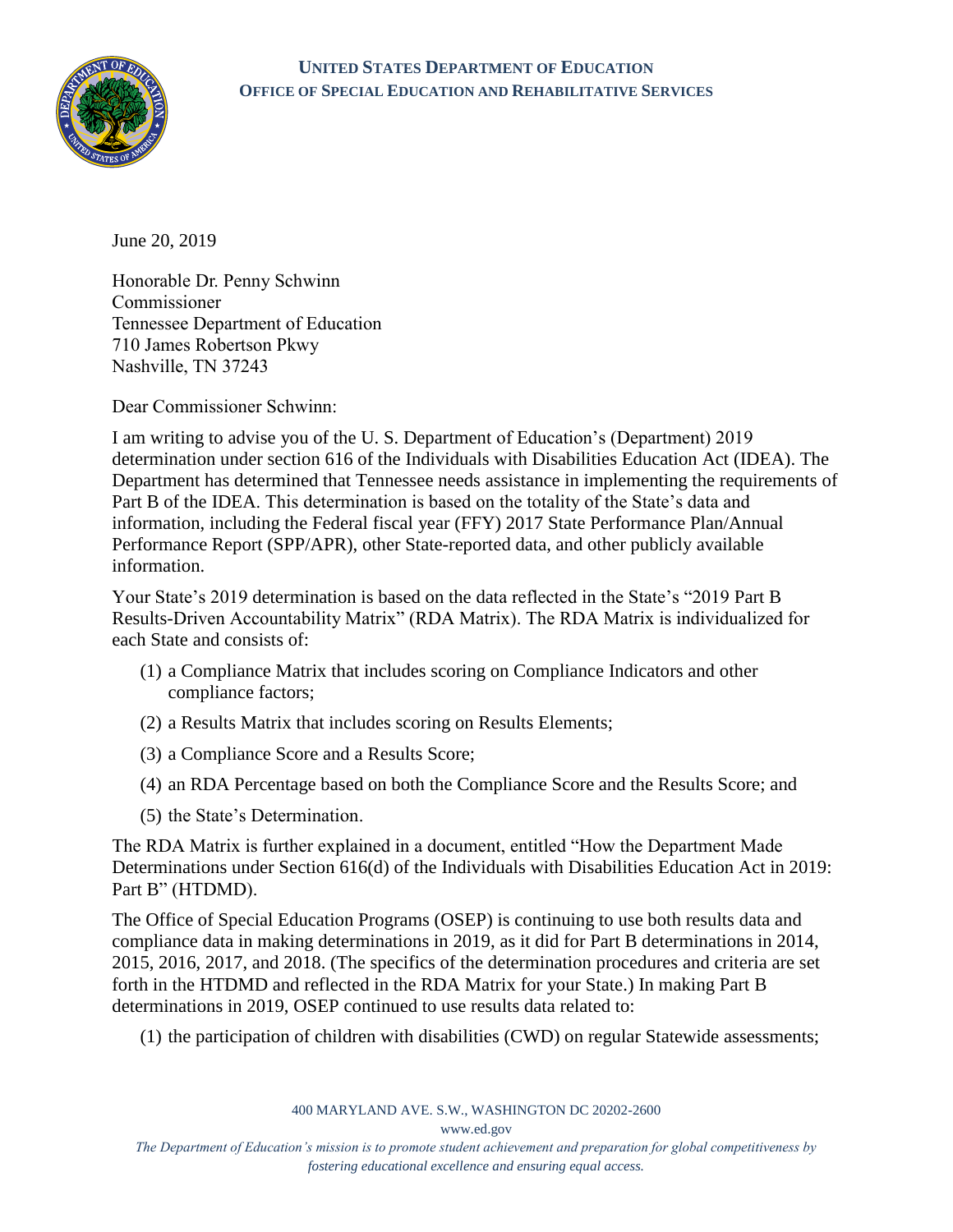- (2) the participation and performance of CWD on the most recently administered (school year 2016-2017) National Assessment of Educational Progress (NAEP);
- (3) the percentage of CWD who graduated with a regular high school diploma; and
- (4) the percentage of CWD who dropped out.

The Secretary is considering modifying the factors the Department will use in making its determinations in June 2020 as part of its continuing emphasis on results for children with disabilities. Section 616(a)(2) of the IDEA requires that the primary focus of IDEA monitoring must be on improving educational results and functional outcomes for all children with disabilities, and ensuring that States meet the IDEA program requirements, with an emphasis on those requirements that are most closely related to improving educational results for children with disabilities.

The Part B proposed determinations process will include the same compliance factors as in past years, with one addition. For the 2020 determinations, rather than weighting each compliance factor equally, OSEP is considering assigning greater weight to those compliance factors most directly related to improving results for children with disabilities. For the 2020 determinations process we are also considering, as two additional results factors, State-reported data on: preschool child outcomes and the State Systemic Improvement Plan (SSIP). Using preschool outcomes for Part B determinations is consistent with the use of the early childhood outcomes factor that has been used for Part C determinations since 2015. Use of this factor emphasizes the importance of preschool outcomes in promoting later school success for students with disabilities. The inclusion of the SSIP as a results factor in making determinations would continue OSEP's emphasis on incorporating a results-driven approach as States identify evidence-based practices that lead to improved outcomes for children and youth with disabilities. In addition, we are considering several changes to the results factors related to the participation and performance of children with disabilities on assessments, including: (1) using Statewide assessment results, rather than the NAEP performance data; (2) looking at year-to-year improvements in Statewide assessment results and taking into account the full Statewide assessment system, including alternate assessments; and (3) no longer comparing each State's assessment performance with that of other States. Finally, OSEP will be revisiting ways of measuring improvement in the graduation rate of students with disabilities. As we consider changes to how we use the data under these factors in making the Department's 2020 determinations, OSEP will provide parents, States, entities, LEAs, and other stakeholders with an opportunity to comment and provide input through OSEP's Leadership Conference in July 2019 and other meetings.

You may access the results of OSEP's review of your State's SPP/APR and other relevant data by accessing the SPP/APR module using your State-specific log-on information at osep.grads360.org. When you access your State's SPP/APR on the site, you will find, in Indicators 1 through 16, the OSEP Response to the indicator and any actions that the State is required to take. The actions that the State is required to take are in two places:

- (1) actions related to the correction of findings of noncompliance are in the "OSEP Response" section of the indicator; and
- (2) any other actions that the State is required to take are in the "Required Actions" section of the indicator.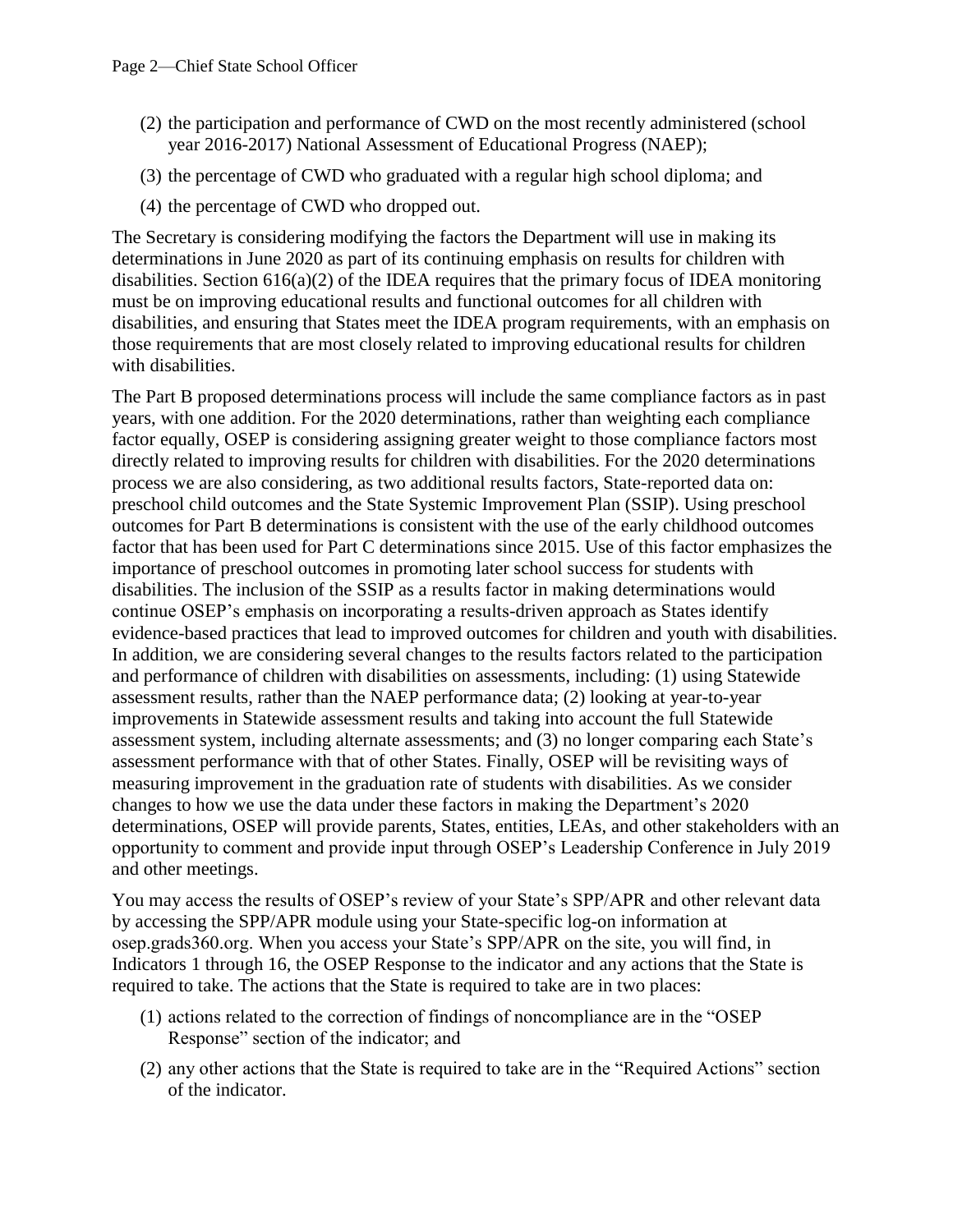It is important for you to review the Introduction to the SPP/APR, which may also include language in the "OSEP Response" and/or "Required Actions" sections.

You will also find all of the following important documents saved as attachments to the Progress Page:

- (1) the State's RDA Matrix;
- (2) the HTDMD document;
- (3) a spreadsheet entitled "2019 Data Rubric Part B," which shows how OSEP calculated the State's "Timely and Accurate State-Reported Data" score in the Compliance Matrix; and
- (4) a document entitled "Dispute Resolution 2017-18," which includes the IDEA section 618 data that OSEP used to calculate the State's "Timely State Complaint Decisions" and "Timely Due Process Hearing Decisions" scores in the Compliance Matrix.

As noted above, the State's 2019 determination is Needs Assistance. A State's 2019 RDA Determination is Needs Assistance if the RDA Percentage is at least 60% but less than 80%. A State would also be Needs Assistance if its RDA Determination percentage is 80% or above but the Department has imposed Special or Specific Conditions on the State's last three IDEA Part B grant awards (for FFYs 2016, 2017, and 2018), and those Specific Conditions are in effect at the time of the 2019 determination.

The State's determination for 2018 was also Needs Assistance. In accordance with section 616(e)(1) of the IDEA and 34 C.F.R. § 300.604(a), if a State is determined to need assistance for two consecutive years, the Secretary must take one or more of the following actions:

- (1) advise the State of available sources of technical assistance that may help the State address the areas in which the State needs assistance and require the State to work with appropriate entities;
- (2) direct the use of State-level funds on the area or areas in which the State needs assistance; or
- (3) identify the State as a high-risk grantee and impose Special Conditions on the State's IDEA Part B grant award.

Pursuant to these requirements, the Secretary is advising the State of available sources of technical assistance, including OSEP-funded technical assistance centers and resources at the following website: [https://osep.grads360.org/#program/highlighted-resources,](https://osep.grads360.org/#program/highlighted-resources) and requiring the State to work with appropriate entities. In addition, the State should consider accessing technical assistance from other Department-funded centers such as the Comprehensive Centers with resources at the following link: [http://www2.ed.gov/programs/newccp/index.html.](http://www2.ed.gov/programs/newccp/index.html) The Secretary directs the State to determine the results elements and/or compliance indicators, and improvement strategies, on which it will focus its use of available technical assistance, in order to improve its performance. We strongly encourage the State to access technical assistance related to those results elements and compliance indicators for which the State received a score of zero. Your State must report with its FFY 2018 SPP/APR submission, due February 3, 2020, on:

- (1) the technical assistance sources from which the State received assistance; and
- (2) the actions the State took as a result of that technical assistance.